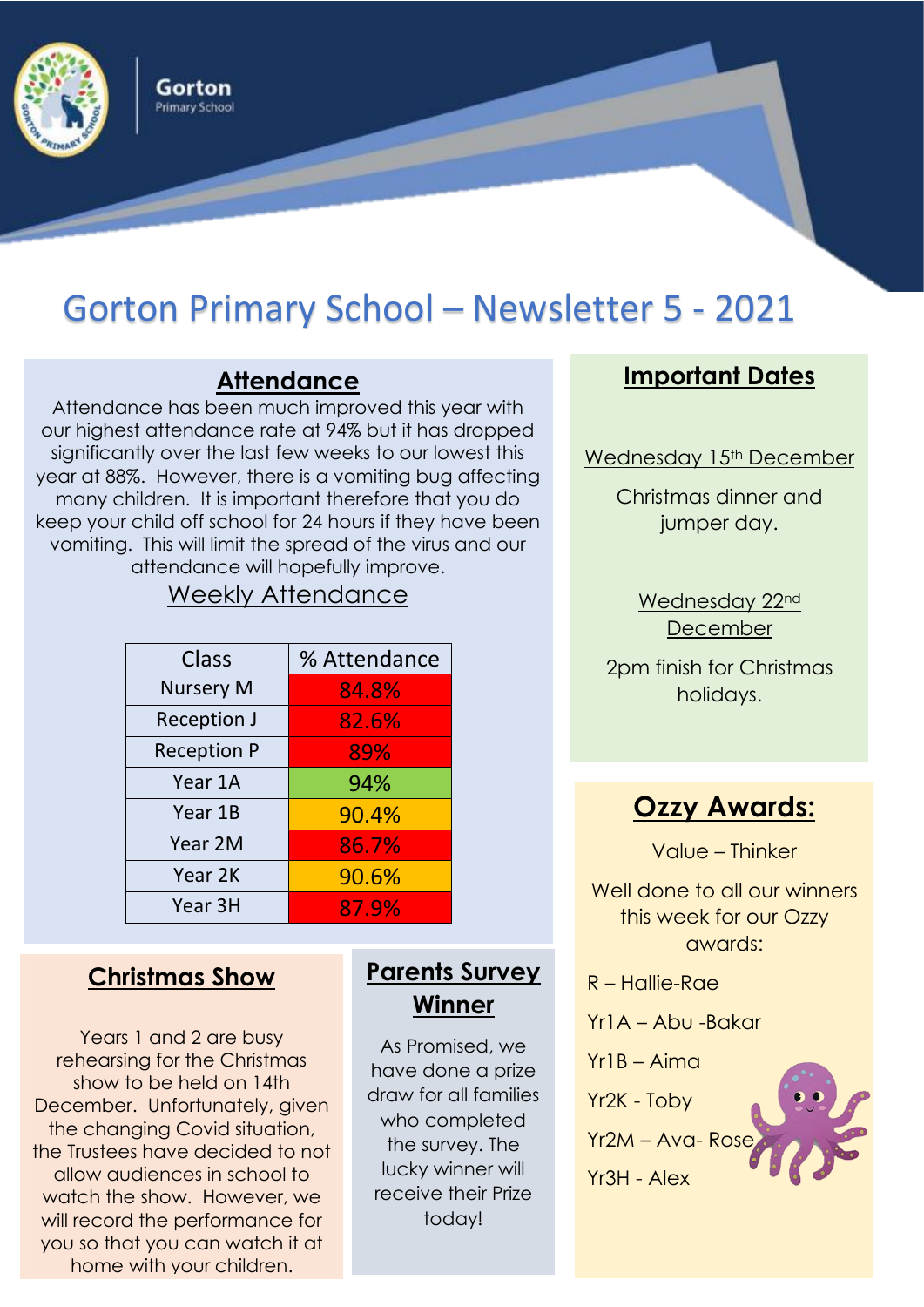

### **Parent Survey**

Thank you so much for all your feedback on the recent survey.

We are delighted with the response and comments included:

- I would highly recommend this school; it is a safe and happy environment for children to learn and grow.
- I think this school is great compared to my daughters last one. She is really happy here and learns a lot every day.
- Friendly staff and lovely environment. Recommend to other parents.
- I am very happy that every single person of the school look after the kids and they learn every day a new activity. My child really enjoys her school.
- I think it is fantastic that parents are sent photographs and information about what the children have been doing and learning each day. Thank you. It is generally appreciated.
- Amazing school with amazing teachers that help us a lot.

#### **Areas to improve:**

- Learning Some of you said you would like to find out more about what your child is learning. Our school website has detailed plans for each subject and shows what is being taught in each term. However, from January we will send home half termly letters for each parent that include information for you.
- Homework some families are asking for homework/more homework. The homework we currently send is different in each class and can include home weekly spellings, timetables, phonics, reading books and the learning logs for each new IPC topic. We will though, review that homework and signpost you to areas you could access on the internet to support wider learning at home.
- School gate one parent was concerned that the main gate is open all day and that the school is not secure. I wanted to reassure you that there is no access directly into class areas or play areas from that gate. All visitors do have to report to reception and cannot get through to the main areas of the school.
- After school Clubs some parents have asked for more after school clubs. We currently fund a sports club for each year group after school and every child will be offered at least one or two of these to attend over the year. In addition, clubs that teachers are running this year include:
	- 1. Cookery 3. Recorders 5. Fun Fitness 7. Gardening 9. Science 2. Lego 4. Coding/Robotics 6. Mindful Art 8. Wellbeing 10. Story Telling